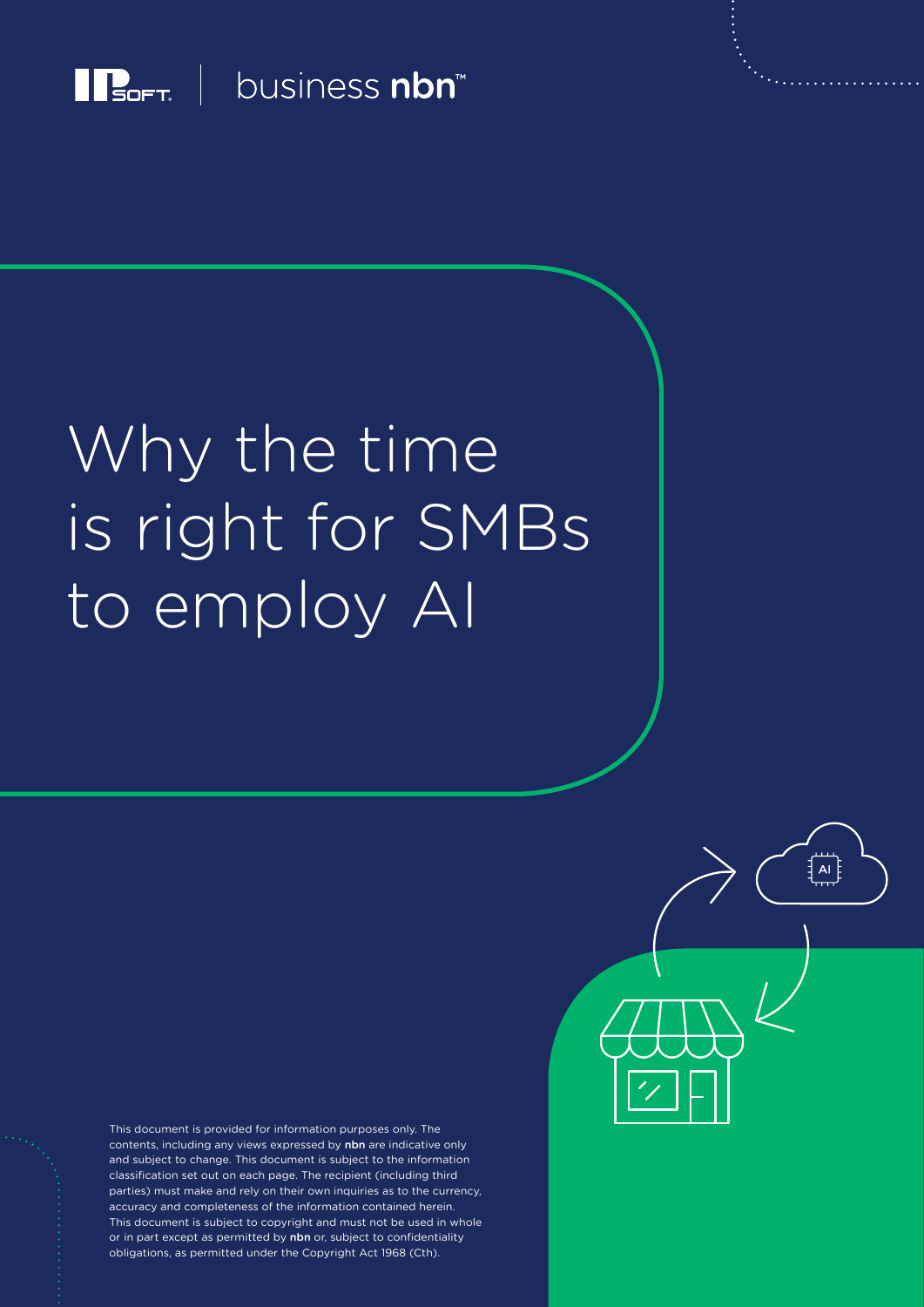### AI opportunities for all businesses

While small to medium sized businesses (SMBs) might be keen to find ways to punch above their weight, the investment needed to make the most of digital opportunities has sometimes held them back.

However, artificial intelligence (AI) is becoming more accessible than ever and is helping SMBs level the playing field, especially when it comes to meeting changing customer expectations.

AI is quickly moving from something out of science fiction into real-world applications, helping businesses unlock new sources of value by increasing efficiency, predicting customer needs and improving the customer experience.

For years, though, these tools have felt out of reach for SMBs, whether that's because of factors like cost or implementation barriers, or misconceptions about how the technology augments – rather than replaces – a human workforce.

Now, the COVID-19 pandemic has shifted the balance of where many businesses invest their funds as digital transformation becomes critical in finding opportunities and efficiencies, especially as SMBs look to do more for their customers with less.

As demand for virtual interactions has increased, the scale of enterprise-level firms has traditionally given them an advantage. But as AI becomes more accessible with affordable price points and investment options, its uptake may help businesses of all sizes to recover from the negative effects of the pandemic.

This whitepaper shows how AI can help support SMBs in achieving better outcomes for their customers, employees and the bottom line.

#### SMBs: Powering the Australian economy



SMBs make up 99%<br>of the Australian economy

They employ 2 in every 3 Australian workers<sup>1</sup>

They contribute 57% of Australia's GDP<sup>2</sup>

In the OECD,  $0 - 70\%$ 

of SMBs do business in sectors worst-hit by the pandemic, such as retail and hospitality<sup>3</sup>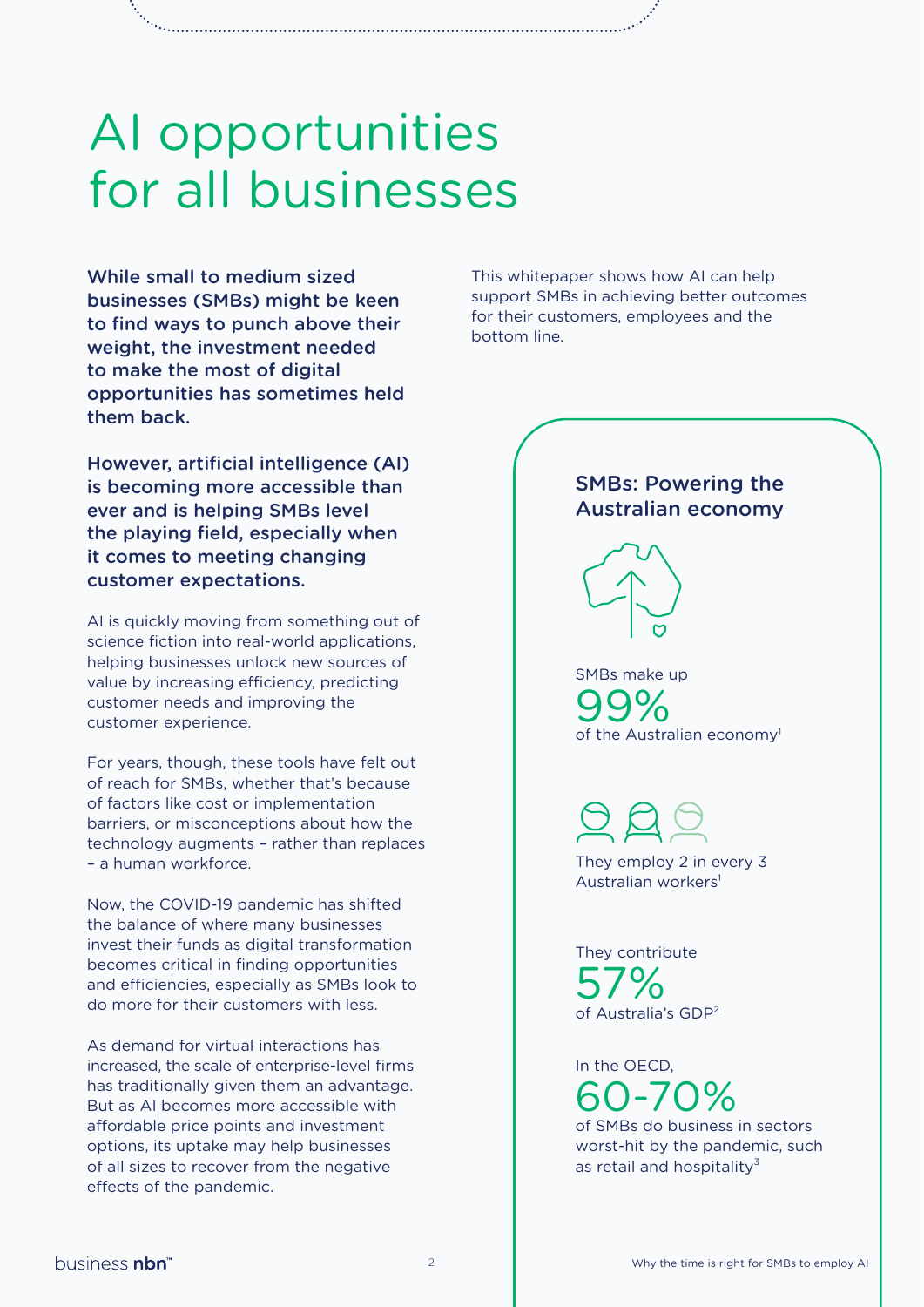

### What we mean when we talk about 'AI'

'Human versus machine' has fuelled many science fiction plotlines, but as the most recent technological developments show us, AI is more friend than foe.

The past decade has seen AI integrate into everyday life – from recommending what we buy online or watch on television, to detecting spam and credit card fraud. It's also helping businesses develop a deeper understanding of their target markets and improve their customer and employee experience.

In its broadest sense, AI refers to machines that are programmed to think, learn, reason, make decisions and solve problems in a way that simulates human intelligence. It's also used as an umbrella term for a range of methodologies and applications. The most common found in a customer experience context include:



#### Machine learning

1

Machine learning (ML) gives systems the ability to learn from experience and carry out specific tasks by exploring large data sets. It's the algorithmic approach that powers many of the services we use today such as search engines serving us the most relevant results and social media feeds determining which stories we see and how often.

Machine learning programs today offer a wide range of opportunity for automation, with various approaches that include:

- supervised ML, where rules and labels guide the algorithm
- unsupervised ML, where the algorithm finds its own structure
- reinforcement learning, where the program interacts with an environment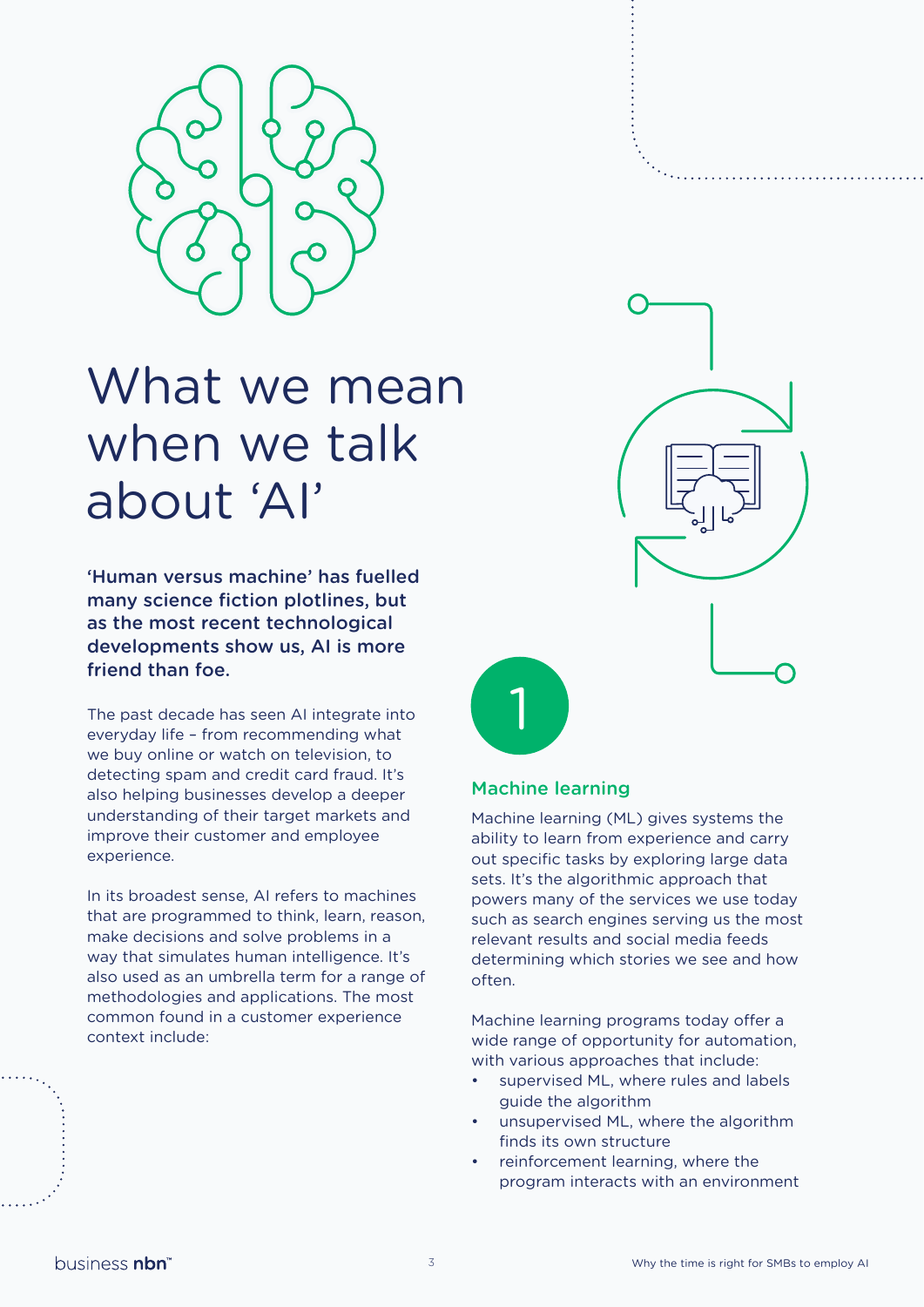

#### **Chatbots**

A chatbot is a computer program that imitates spoken and/or written conversations. While their main aim is to help customers achieve their end goal as quickly as possible, their limitations can be frustrating. Chatbots use basic Q&A scripts to serve users, and typically have limitations when it comes to performing complex interactions. Some are no more than FAQ channels, which provide limited value.





#### Cognitive AI

Cognitive AI combines natural language processing and machine learning to understand and respond to free-form text or voice. This creates a humanlike interactive experience, including conversation, expression, emotion and understanding.

For example, Amelia, a virtual 'digital employee' created by AI developer IPsoft, can speak and process language similar to humans, making it possible for her to collaborate with employees and provide more realistic customer service. These advanced AI systems can also learn and master specific products, processes and customer service requirements.

### $\epsilon$

 "If you think about a standard chatbot, it delivers a point-to-point read of an FAQ that a business may have on its website. Cognitive AI is a perfect example of how you can build out from a standard point-to-point conversation to a more meaningful dialogue."

> Amberjit Endow, National Lead Partner of Deloitte's Robotics & Cognitive Automation Practice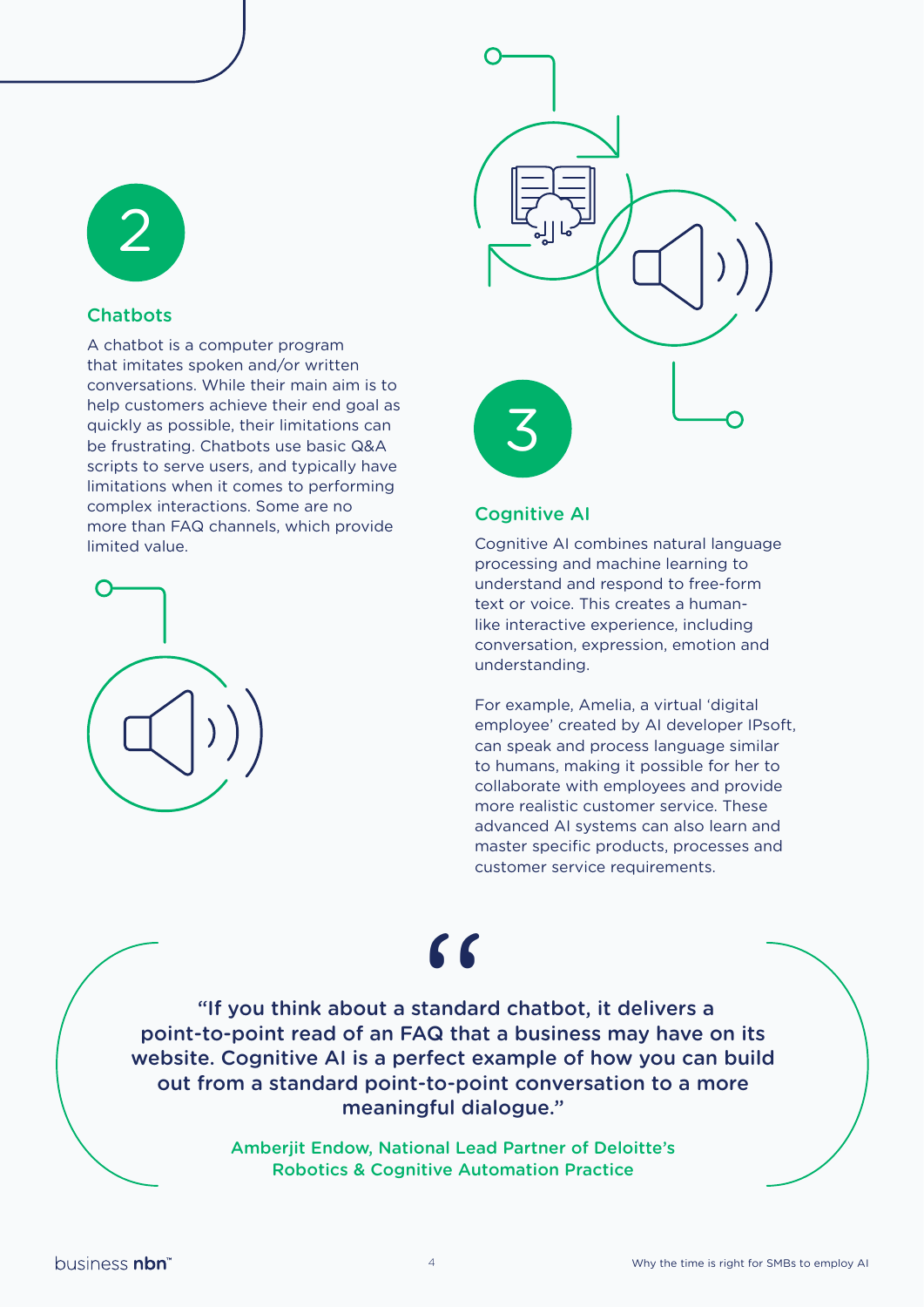### Growing the digital talent pool

Cognitive AI can take on repetitive tasks, enabling businesses to harness the data insights this technology can provide to make informed decisions. This can help free up people to take on more creative tasks or gain new skills, delivering another kind of value.



#### **It's estimated that:**

of predictable physical work 81%

of data 69% of data

64% of data-c

of data-collection

**can be automated4**

Where can virtual employees and cognitive AI have the most impact?

#### Automating business functions

Robotic process automation has found uses in support functions where processes can be standardised, such as updating customer files, onboarding new customers or employees, and other manual tasks in finance, procurement, IT and HR functions.

#### Gaining insights through data analysis

AI can be used to help identify future customer and business needs. For instance, deep learning, a subset of machine learning, uses layered neural networks (a computing system inspired by the links between neurons in a human brain) to learn skills and solve complex problems faster than people can. It can be used to optimise marketing campaigns by determining customer responses to purchases, or to improve operations by forecasting inventory and managing resources.

#### Engaging with customers and employees

Cognitive AI can perform a wide variety of roles. For instance, virtual employees can be deployed for customer service operations, taking on high-volume repeatable tasks and allowing contact centre agents to deliver more personalised services. It can also serve as an alwayson virtual HR agent, delivering routine administrative HR tasks and freeing up workers to focus on the areas that add value to their teams.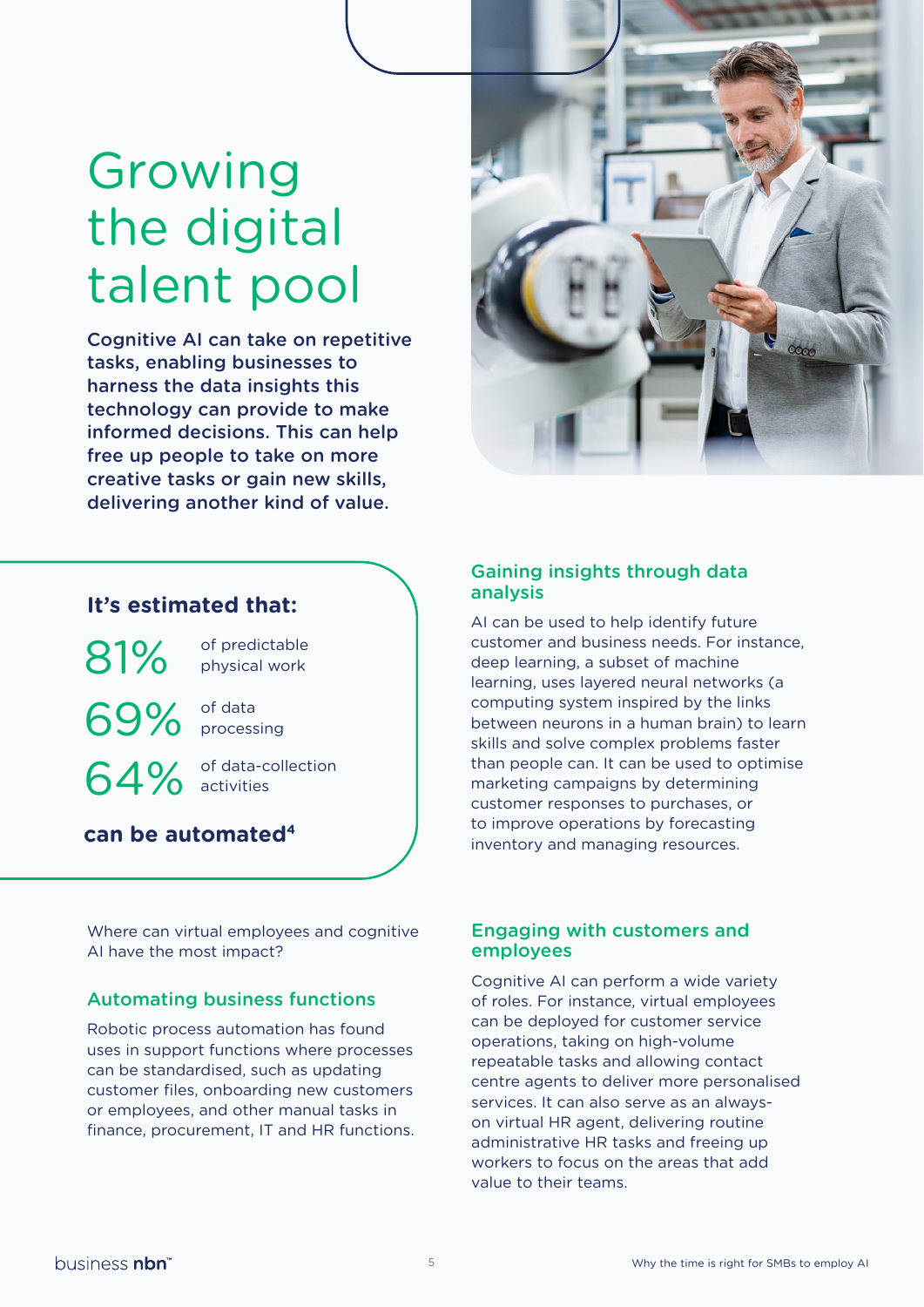### Busting myths about AI and SMBs

#### When it comes to implementing AI, there's been a misperception that it just isn't suitable for SMBs.

However, increased access to cloud computing, fast connectivity and falling costs are making it possible for SMBs to access technology previously thought to be for only the big players.

Rather than viewing it as just another technology investment, cognitive AI has the potential to help transform SMB business functions including sales, customer service, marketing, HR and product development to inject value back into the business. And SMB leaders are keen to capture these benefits, with a global survey finding onethird of SMB leaders think AI would have the greatest impact on their business.<sup>5</sup>





#### More savings to reinvest

The operational cost savings and efficiences of AI present opportunities for SMBs, especially at a time when cash flow is being squeezed and agility is more valuable than ever.



#### New revenue streams for SMBs

Customer service departments and call centres are often only operational during regular business hours. This automatically creates friction – for instance, some people can't step away for personal matters during work hours. By automating the user experience with AI and making it available 24/7, some business functions can happen at any hour on any day.

## $\mathbf{C}$

"As we move further along the tech development journey, there are more opportunities for smaller businesses to integrate AI into their operations. I think this will be valuable for supporting SMB recovery in the year ahead."

#### Professor Sean Sands,

Swinburne Business School and Director of the Customer Experience & Insight (CXI) Research Group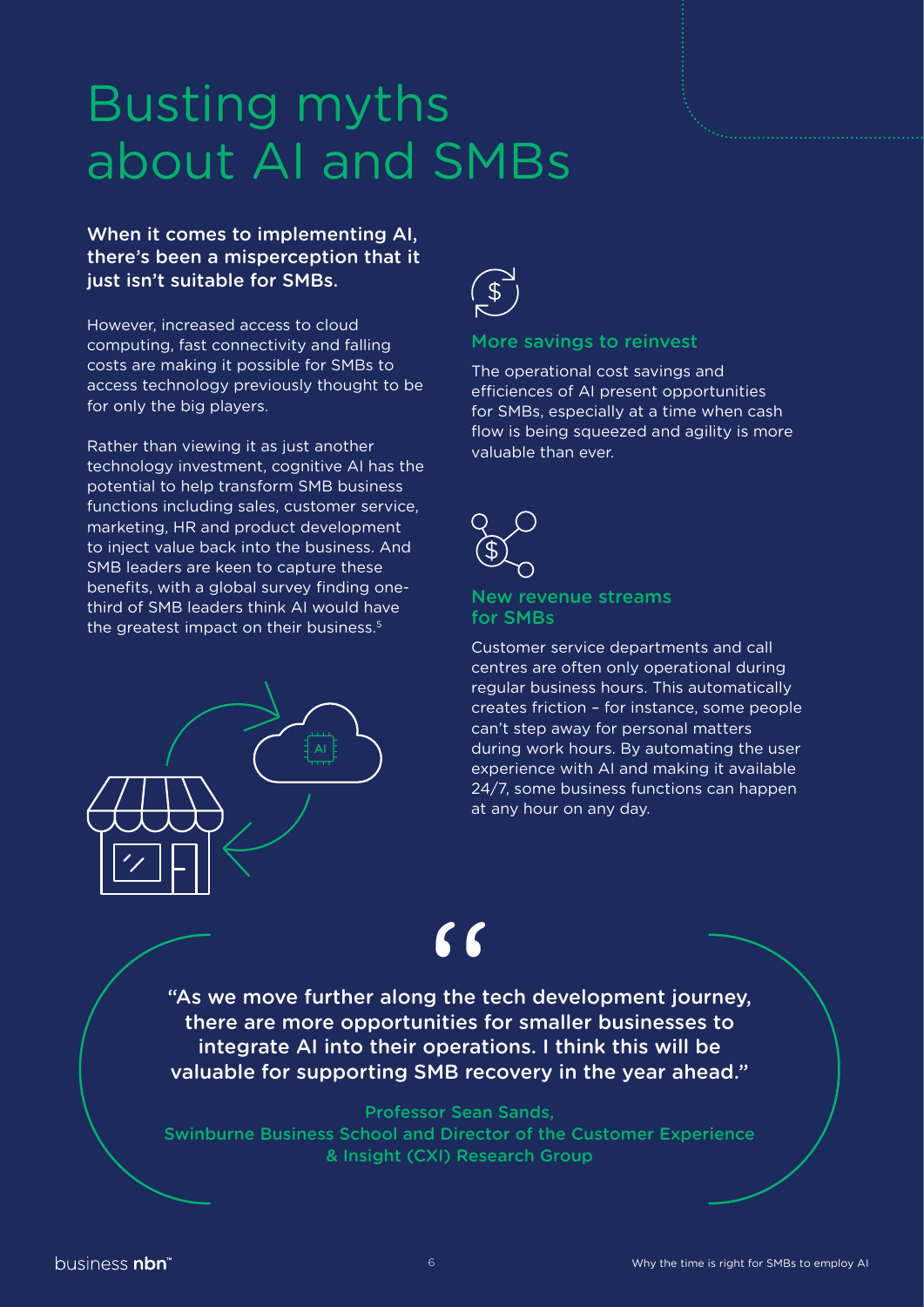### Enhancing the customer experience

Empowered by unprecedented access to information, customers are seeking swift, seamless, personalised services.

AI, particularly cognitive AI, can help enable businesses to deliver an always-on service for customers, even during peak periods, surging customer call volumes or when staff numbers are limited. This increases opportunities customers have to resolve issues or make requests, and can help to improve their overall experience in engaging with your business.

It's understandable that some businesses might be nervous that employing AI and removing the human touch will negatively impact the customer experience. However, research shows this isn't the case.



 $73\%$  of global consumers say they are open to businesses using AI if it makes life easier $6$ 



Allan Andersen, Director of Enterprise Solutions at IPsoft, says uptake of AI tools will follow a similar pattern to that of previous technologies.

"If you go back about 20 years when the internet was becoming really popular, SMBs knew that they had to have a website," he says. About a decade later, tech mobility started growing, so SMBs needed a mobile website or a mobile app, he adds.

"The same thing is going to happen with technologies like cognitive AI. It will become just one of those things that you need to have. And it's something that consumers will expect."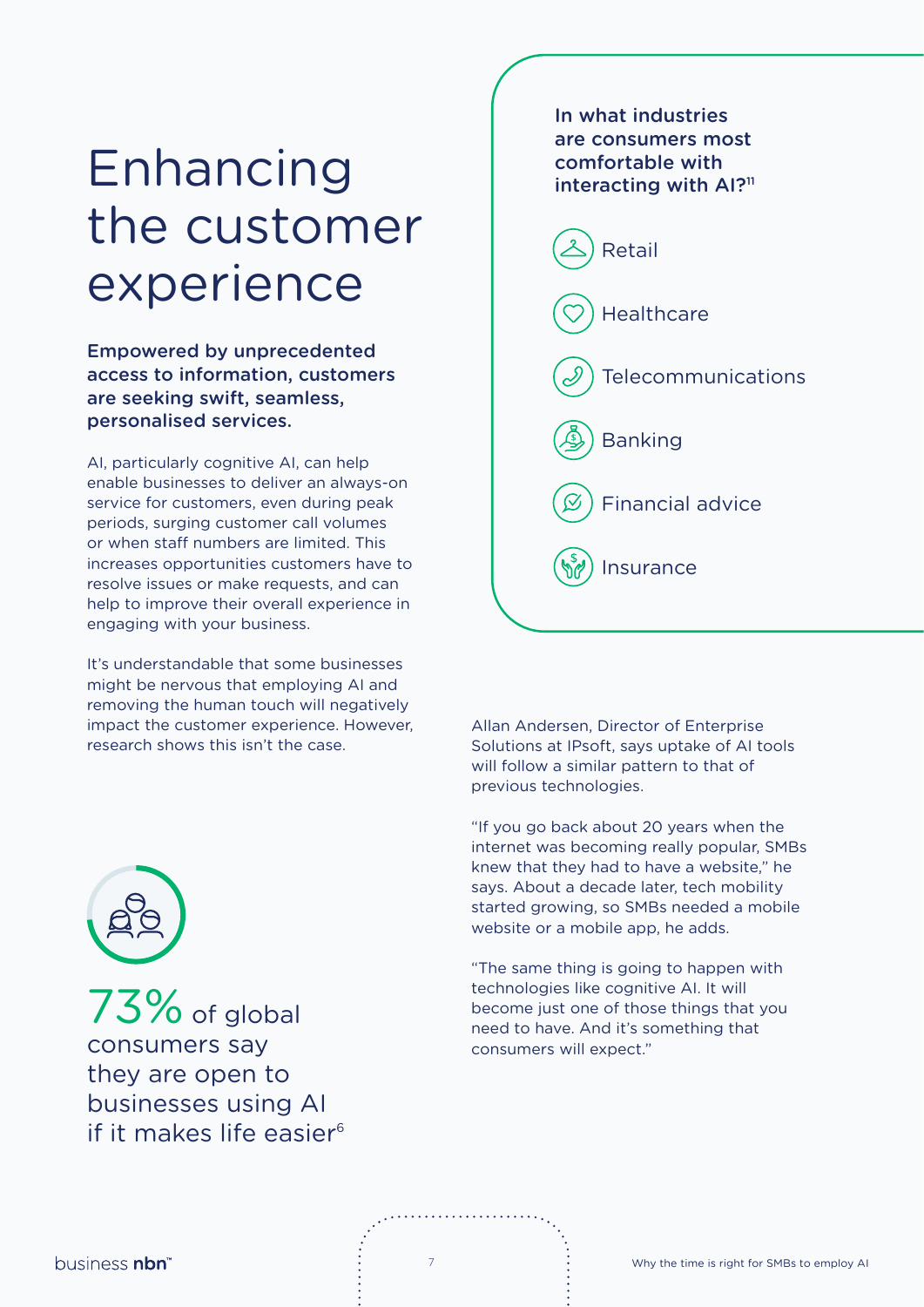

### Case study: Driving personalised service where it's needed most

Australian disability service provider Aruma recently teamed up with IPsoft to explore how technology can enhance its support services by relieving workers from manual or routine tasks.

Aruma is piloting IPsoft's cognitive digital employee Amelia to support its staff and clients at one of its accommodation services in Ballina, New South Wales.

Amelia is helping with voice-to-text functions, and she has access to reporting and scheduling. Staff will be able to use their mobile to say, "Amelia, Joe's had a seizure", or "Jane had a great day today and this is what happened during our sessions". This information is then captured automatically, creating a knowledge base about Aruma's practices so staff can provide optimised support to clients.

This is helping to free up support workers from more manual or routine tasks, allowing them to focus on what matters most: supporting people with a disability.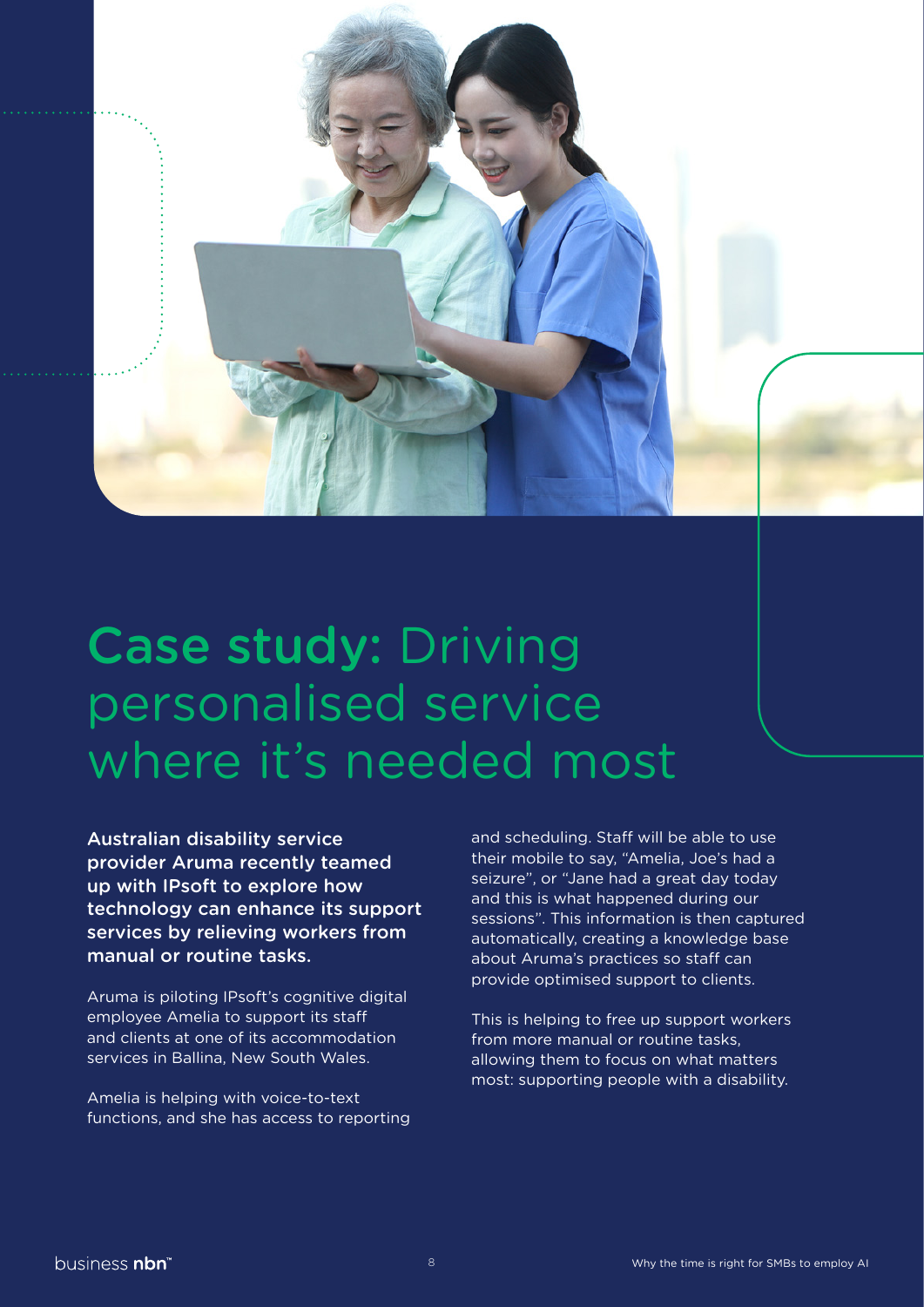

### Employee productivity and engagement

Another myth is that AI will replace jobs, yet research shows that technology is actually enhancing them.

Research on the impact of AI in 12 developed economies revealed that the technology could double annual economic growth rates in 2035 by changing the nature of work and creating a new relationship between humans and machines<sup>7</sup>

The impact of AI technologies on business is projected to increase labour productivity by up to 40% and enable people to make more efficient use of their time.<sup>7</sup> By taking repetitive business practices and tasks off staff, it also frees them up for strategic or creative roles that can add greater value.

Importantly, AI can take on lower-value, routine tasks with speed and high levels of accuracy. Since 2013, the number of jobs that use AI has increased by 450%.<sup>9</sup> And 72% of business decision-makers regard AI as a key tool for allowing humans to focus on more meaningful work.10

#### The benefits of an engaged workforce are well documented.<sup>8</sup> A highly engaged workforce has:

41%

17%

decrease in absenteeism

increase in productivity

increase in 10% increase in<br>customer ratings

increase in

20% sales

business nbn<sup>\*</sup>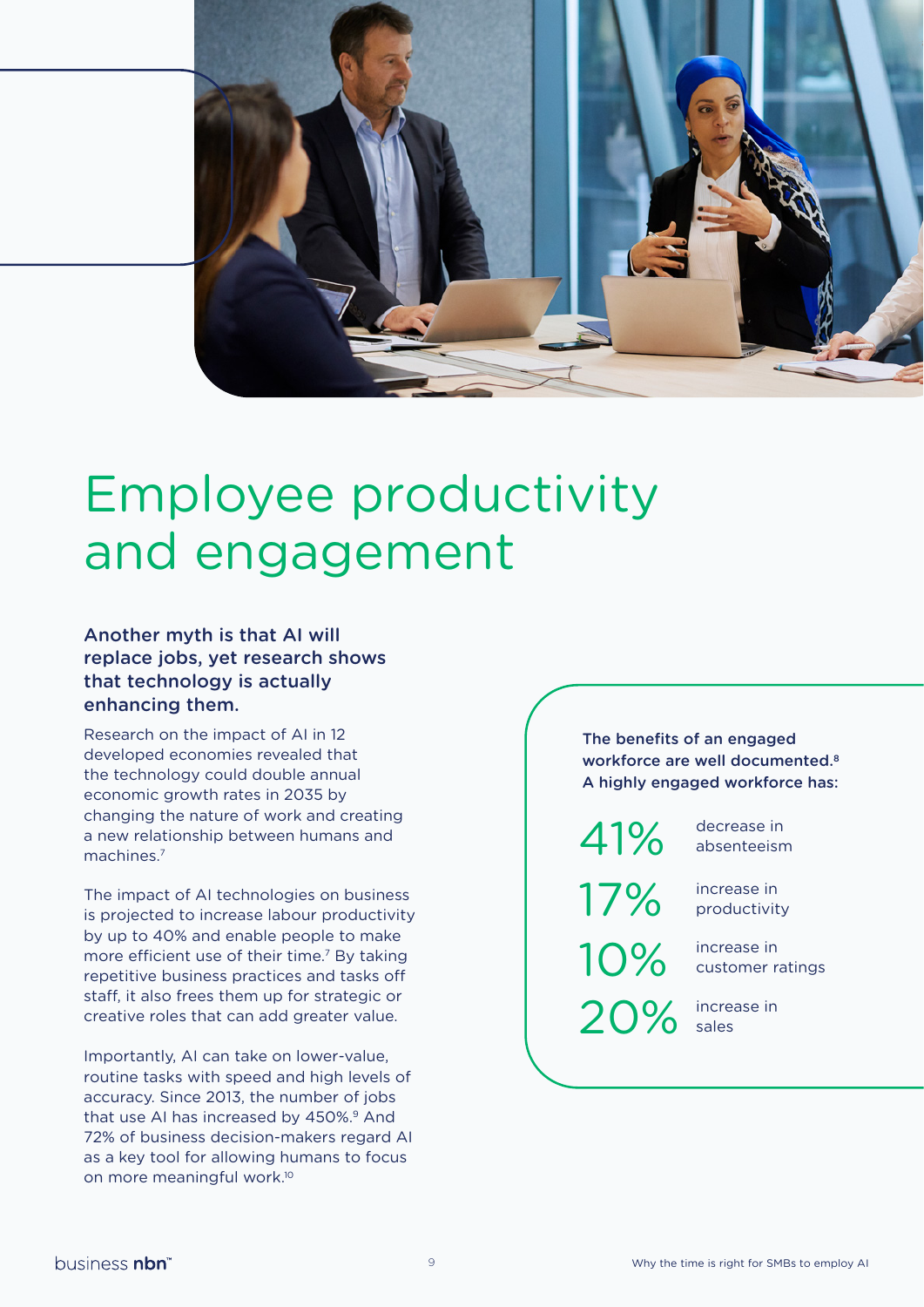### The road to digital transformation opportunity

#### AI can benefit businesses of different sizes, but presents a clear opportunity for SMBs.

SMB leaders who are already pursuing AI as a way to stay competitive have found it's particularly useful for improving business operations and customer engagement.5

Investing in the technology now could help drive digital transformation that will support businesses to survive in the short term and, ultimately, thrive in the future.

### What to consider as you start on your AI journey